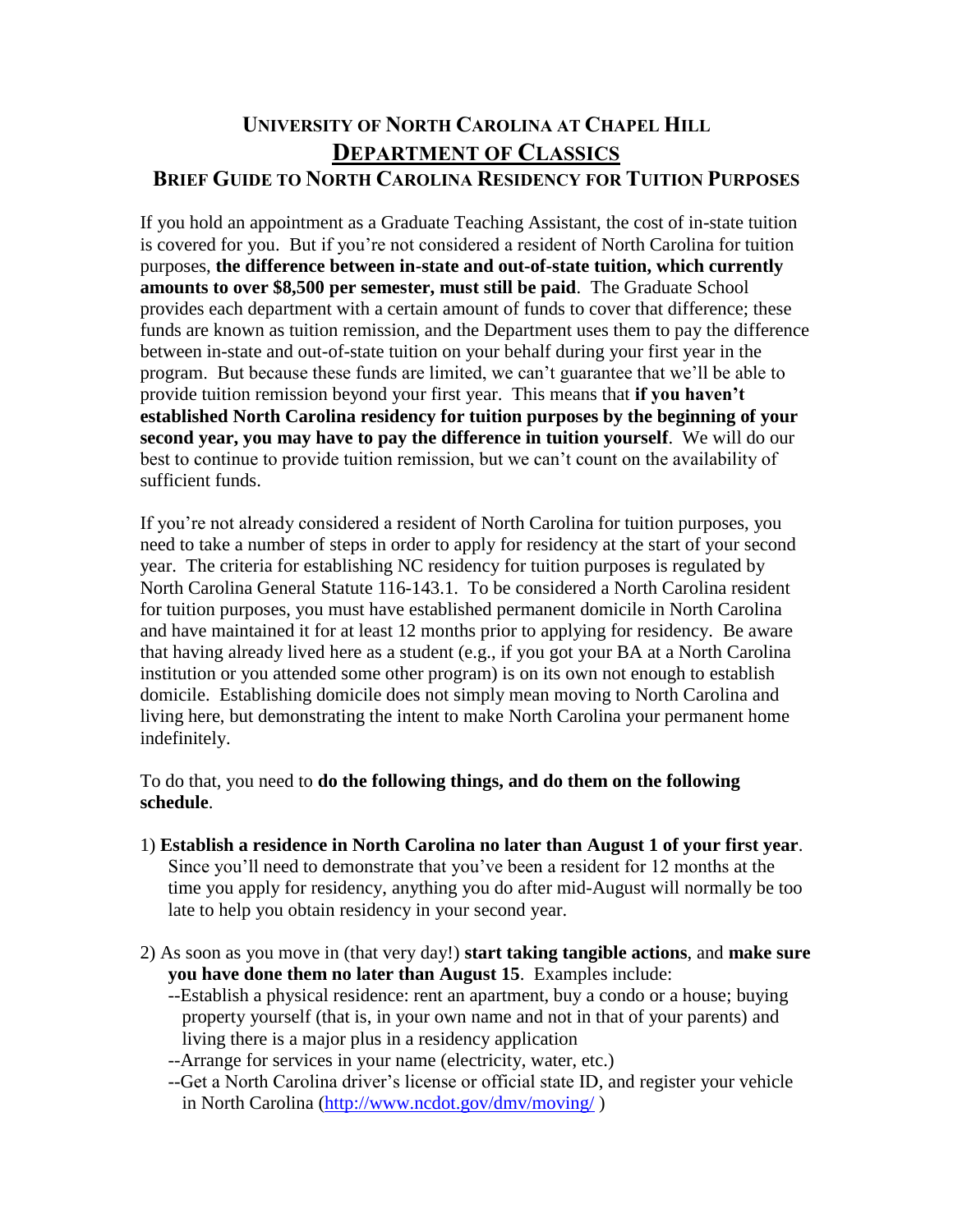--Open a local bank account

- --Register to vote in North Carolina [\(https://www.ncsbe.gov/ncsbe/registering-to](https://www.ncsbe.gov/ncsbe/registering-to-vote)[vote\)](https://www.ncsbe.gov/ncsbe/registering-to-vote)
- --Join a local community organization (note that UNC groups don't count!):
	- ---a church, synagogue, mosque, etc.
	- --- a public service organization, e.g., Big Brothers Big Sisters of the Triangle
	- ---a national group with a local chapter, e.g., the Archaeological Institute of America (be sure to sign up for the local affiliation!)
	- ---a food co-op (e.g., Weaver Street Market, Durham Co-op Market) --- a public library

Other points you should keep in mind, although they don't apply to everyone:

- -- If you are married, your spouse needs to be living in North Carolina as well; if your spouse lives elsewhere, the committee deciding residency may well take that as an indication that you do not intend to make North Carolina your permanent home indefinitely
- -- If you have children, enroll them in local schools
- -- Having or establishing other family connections in North Carolina is a plus, e.g., getting married to a North Carolina resident
- 3) Make sure that you **do these things within a period of two weeks or less**, because the North Carolina state statute requires those making the decision about residency to date the beginning of the 12-month period from a cluster of significant events occurring around the same time. If you do them gradually over a period of months, the person making the decision will have to decide at what point the evidence shows intent to establish residency.
- 4) Make sure to **obtain and submit documentation** for everything you do, at the time you first do it; again, documentation that dates after August won't help you. You will need to document what you've done as part of your application.
- 5) Very important: make sure that you can **demonstrate financial independence**. This means that your parents are no longer claiming you as a dependent and that you can support yourself. You must **file your own federal and state taxes**. If appropriate, be sure to file North Carolina state taxes.

The Graduate School is the body that determines North Carolina residency for tuition purposes for students in the College of Arts and Sciences. It provides extensive information about the eligibility and criteria for establishing residency status for tuition purposes on its website [\(http://gradschool.unc.edu/studentlife/resources/residency/](http://gradschool.unc.edu/studentlife/resources/residency/) ), including the deadlines for submitting residency applications and instructions for completing the online application. A number of resources exist to assist students with the process. The GPSF Guide to Residency for Tuition Purposes [\(http://classics.unc.edu/files/2013/05/Residency-Guide.pdf](http://classics.unc.edu/files/2013/05/Residency-Guide.pdf) ) provides a useful overview, with FAQs and a question-by-question guide to the residency application. A more detailed residency guide can be found on the University Registrar's website [\(http://registrar.unc.edu/academic-services/residency/residency-guide/](http://registrar.unc.edu/academic-services/residency/residency-guide/) ). Last but not